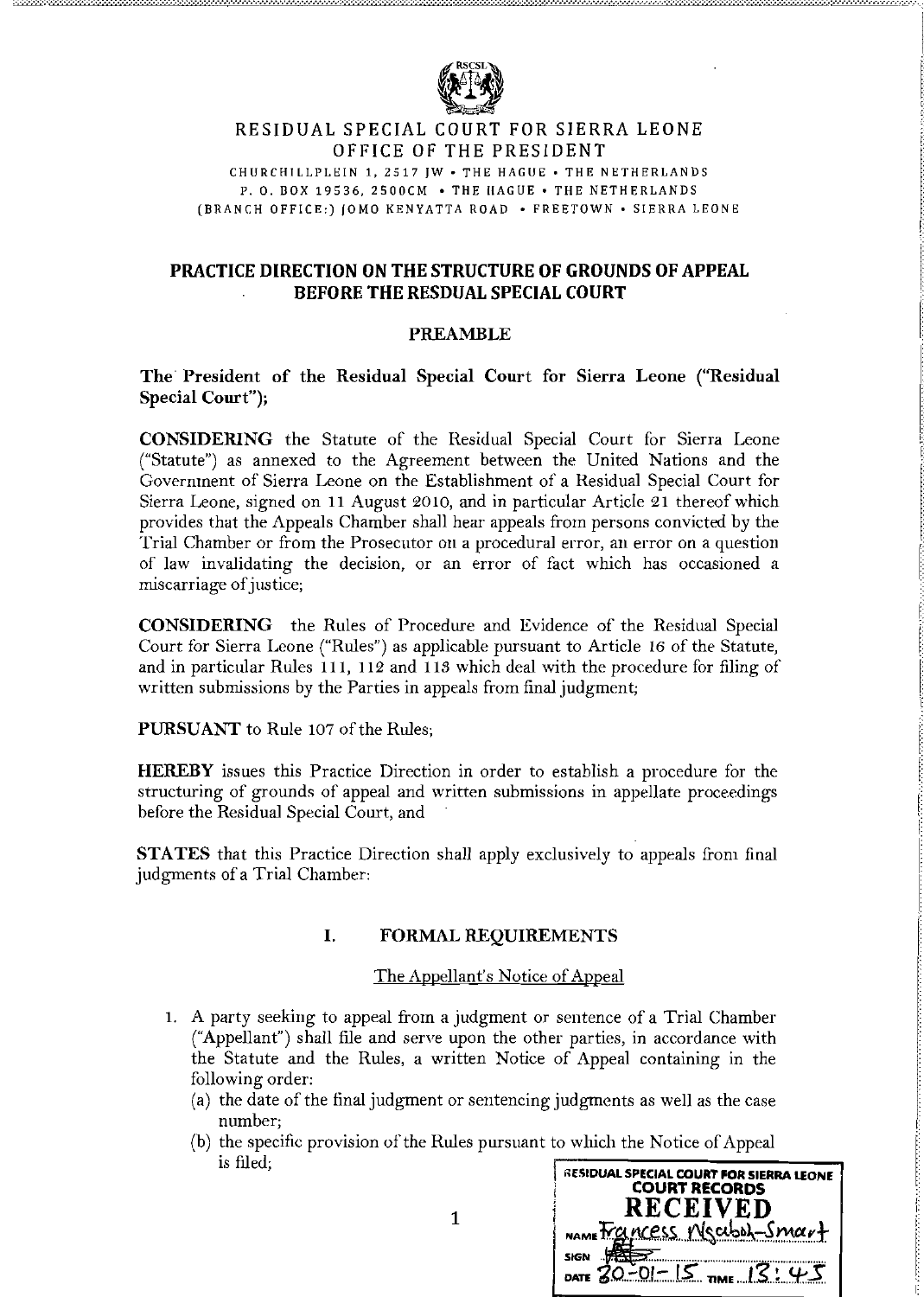- (c) the grounds of appeal, stating clearly in respect of each ground of appeal the substance of the alleged error;
- (d) an identification of the finding, decision or ruling challenged in the judgment with specific reference to the page and paragraph numbers;
- (e) an identification of any other order, decision or ruling challenged with specific reference to the date of its filing, and/or transcript page;
- (f) the precise relief sought.
- 2. Where a procedural error is alleged, such as would affect the fairness of the trial, the Appellant shall state in what manner the error has occasioned a miscarriage of justice.
- 3. Where an error of law is alleged in a ground of appeal, the Appellant shall state what error has been made in point of law and in what manner the error invalidates the decision.
- 4. Where an error of fact is alleged, the Appellant shall state in what manner the error of fact has occasioned a miscarriage of justice.
- 5. Where a misdirection either of law or of fact or of mixed law and fact is alleged in a ground of appeal, the Appellant shall state in what manner the Trial Chamber misdirected itself and where the misdirection occurred in the judgment.

## The Appellant's Submissions

- 6. After having filed a Notice of Appeal, the Appellant shall file, in accordance with the Statute and the Rules, an appellant's submission, containing the following, with the appropriate titles and in the order herein indicated.
	- (a) a table of contents with page references;
	- (b) an introduction containing a statement of the subject matter, the specific provision of the Rules pursuant to which the Appellant's Submissions is filed, the date of the impugned Judgment as well as the case number; and the date of any interlocutory filing or decision relevant to the appeal;
	- $(c)$  a statement of the issues presented;
	- (d) the arguments in support of each ground of appeal containing the contentions of the Appellant on the issues presented and the reasons therefore; with precise references to the authorities relied upon;
	- (e) the conclusion and relief sought.
- 7. The Appellant shall not group disparate arguments, each pertaining to a substantial issue under a single ground of appeal.
- 8. The Appellant shall not group allegations of error or misdirection relating to disparate issues under a single ground of appeal.
- 9. The Appellant shall not repeat in a disproportionate manner, the same arguments in numerous grounds of appeal.
- 10. The Appellant shall present a holistic and comprehensive ground of appeal. Division of a ground of appeal into "sub-grounds" is impermissible.
- 11. The Appellant shall maintain a respectful and decorous tone in his/her submissions.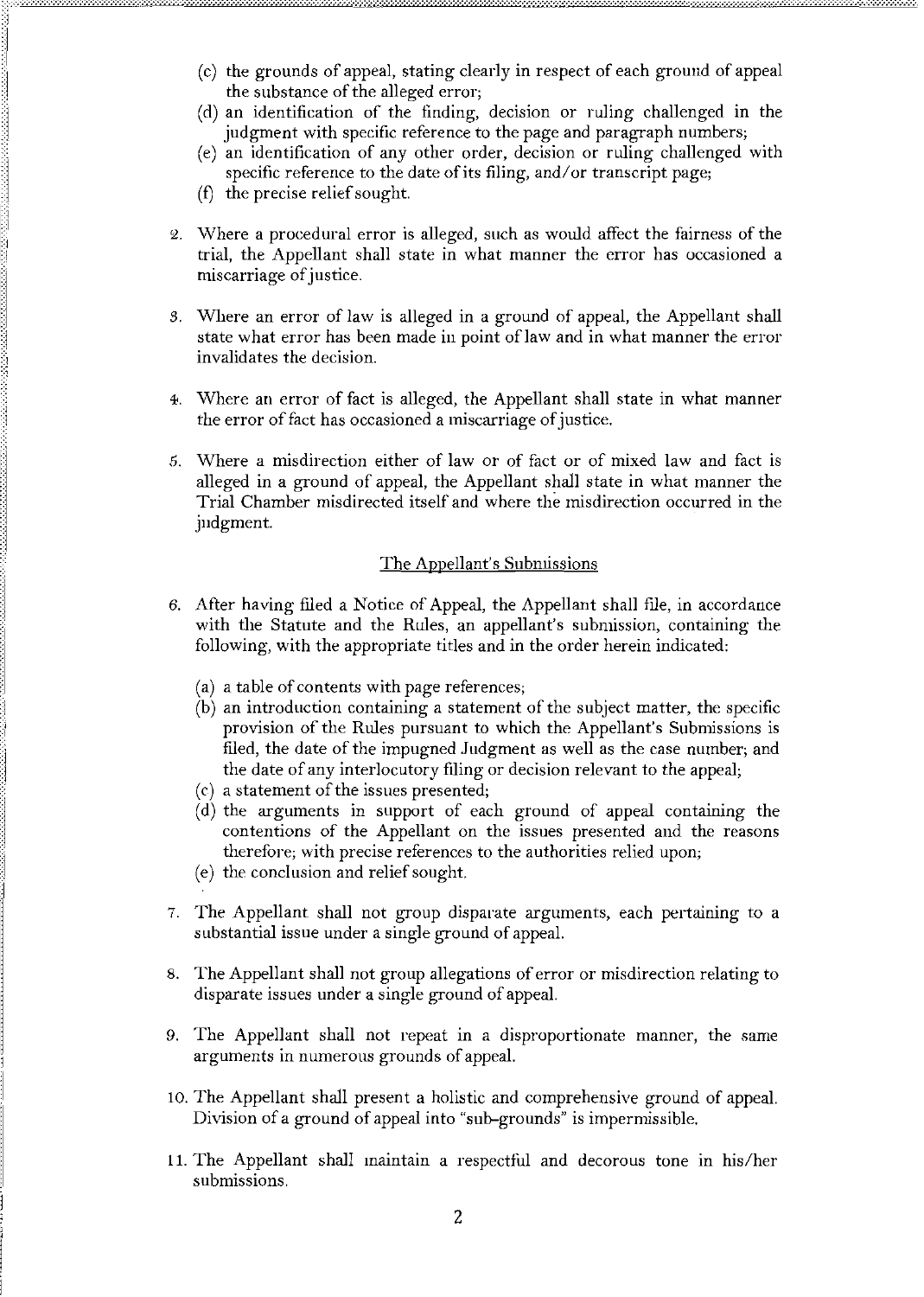- 12. The opposite party ("Respondent") shall file in accordance with the Statute and the Rules a Respondent's Submission, containing the following, with the appropriate titles and in the order herein indicated:
	- (a) a table of contents with page references;
	- (b) an introduction containing a statement of the subject matter, the specific provision of the Rules pursuant to which the Respondent's Submissions is filed and the date of any interlocutory filing or decision relevant to the appeal;
	- (c) a statement on whether or not the ground of appeal is opposed and arguments in support thereof.
- 13. The statements and arguments must be set out and numbered in the same order as in the Appellant's Submissions and shall be limited to arguments made in response thereto.

The Respondent shall maintain a respectful and decorous tone in his/her submissions.

# Submissions in Reply

14. An Appellant may file, in accordance with the Statute and the Rules, Submissions in Reply, limited to arguments in reply to the Respondent's Submissions, set out and numbered in the same order as in previous Submissions.

# The Book of Authorities

- 15. The parties' Submissions shall be accompanied by a "Book of Authorities" setting out clearly all authorities relied upon.
- 16. The Book of Authorities shall be numbered consecutively and shall include a table of contents describing each document, including the date and reference.
- 17. The Book of Authorities shall include a legible copy of the pages of or excerpts from every referenced material including case law, statutory and regulatory provisions from the Residual Special Court and the Special Court for Sierra Leone ("Special Court"), international tribunals and national sources to which the parties actually refer in their submissions or intend to refer to in their oral arguments.
- 18. Authorities not in the official language of the Residual Special Court shall be translated accordingly.
- 19. A party may object to a translation by filing no later than 15 days from the filing of the Book of Authorities the translation which he/she contends is the correct translation instead of the translation challenged.
- 20. In the filing of the Book of Authorities, the parties shall be guided by Article 7 of the Practice Direction on Filing Documents before the Residual Special Court for Sierra Leone, adopted on 24 April 2014 (as amended on 30 January 2015).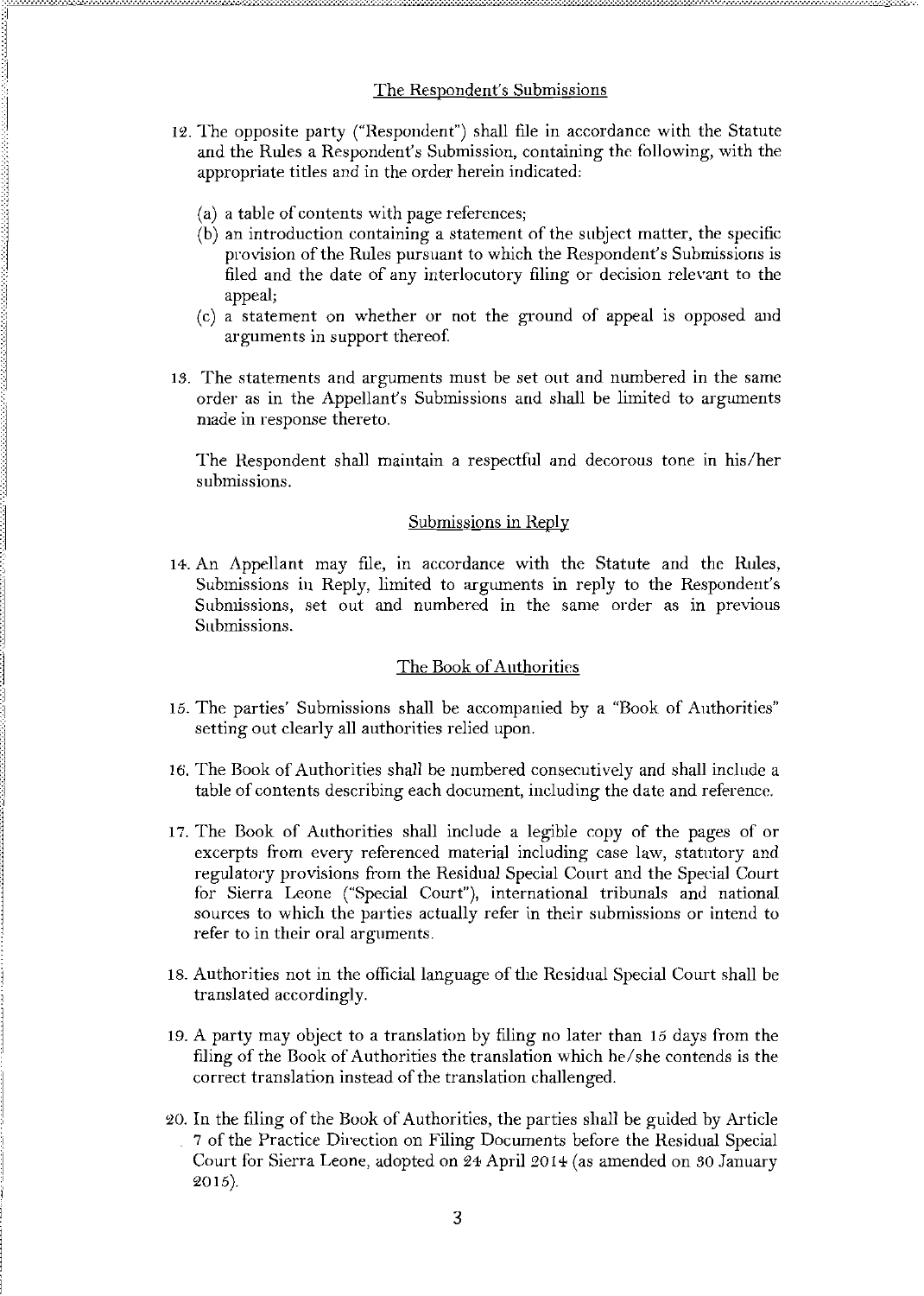21. Failure to file the Book of Authorities prescribed above shall not bar the Appeals Chamber from rendering a judgment, a decision or an order as it sees fit in the appeal.

### **Additional Evidence**

- 22. A party applying to present additional evidence must do so by way of motion, in accordance with the Rules, stating:
	- (a) the specific Rule by which the application is made;
	- (b) a precise list of the evidence sought to be presented;
	- (c) an indication of the specific finding of fact made by the Trial Chamber to which the additional evidence is directed;
	- (d) the reasons and supporting evidence relied on to establish that the proposed additional evidence was not available at trial as required by that Rule;
	- (e) the arguments in support of the requirement that the admission of the requested additional evidence should be in the interest of justice.
- 23. The relevant documents and exhibit, where applicable, shall be translated into the working language of the Residual Special Court.
- 24. Where a party is authorized by the Appeals Chamber to present additional evidence, then the requirements of this Practice Direction apply *mutatis mutandis*

#### II. **GENERAL REQUIREMENTS**

- 25. The parties shall refer to and comply with the Practice Direction on Filing Documents before the Residual Special Court for Sierra Leone, adopted on 24 April 2014 (as amended on 30 January 2015), for the general requirements for filing of written submissions, including the filing of authorities.
- 26. In accordance with the Rules, the time limits prescribed under this Practice Direction shall run from bust shall not include, the day upon which the relevant document is filed. Should the last day of a time prescribed fall upon a non-working day of the Residual Special Court it shall be considered as falling on the first working day thereafter.
- 27. The provisions of this Practice Direction are without prejudice to any orders or decisions that may be made by a designated Pre-Hearing Judge or the Appeals Chamber in particular with regard to the variation of time limits.

#### III. NON-COMPLIANCE WITH THE REQUIREMENTS

28. Where a party fails to comply with the requirements laid down in this Practice Direction, or where the wording of a filing is unclear or ambiguous, a designated Pre-Hearing Judge or the Appeals Chamber may in its discretion decide upon an appropriate sanction, which can include an order for clarification or re-filing. The Appeals Chamber may also reject a filing or dismiss submissions therein.